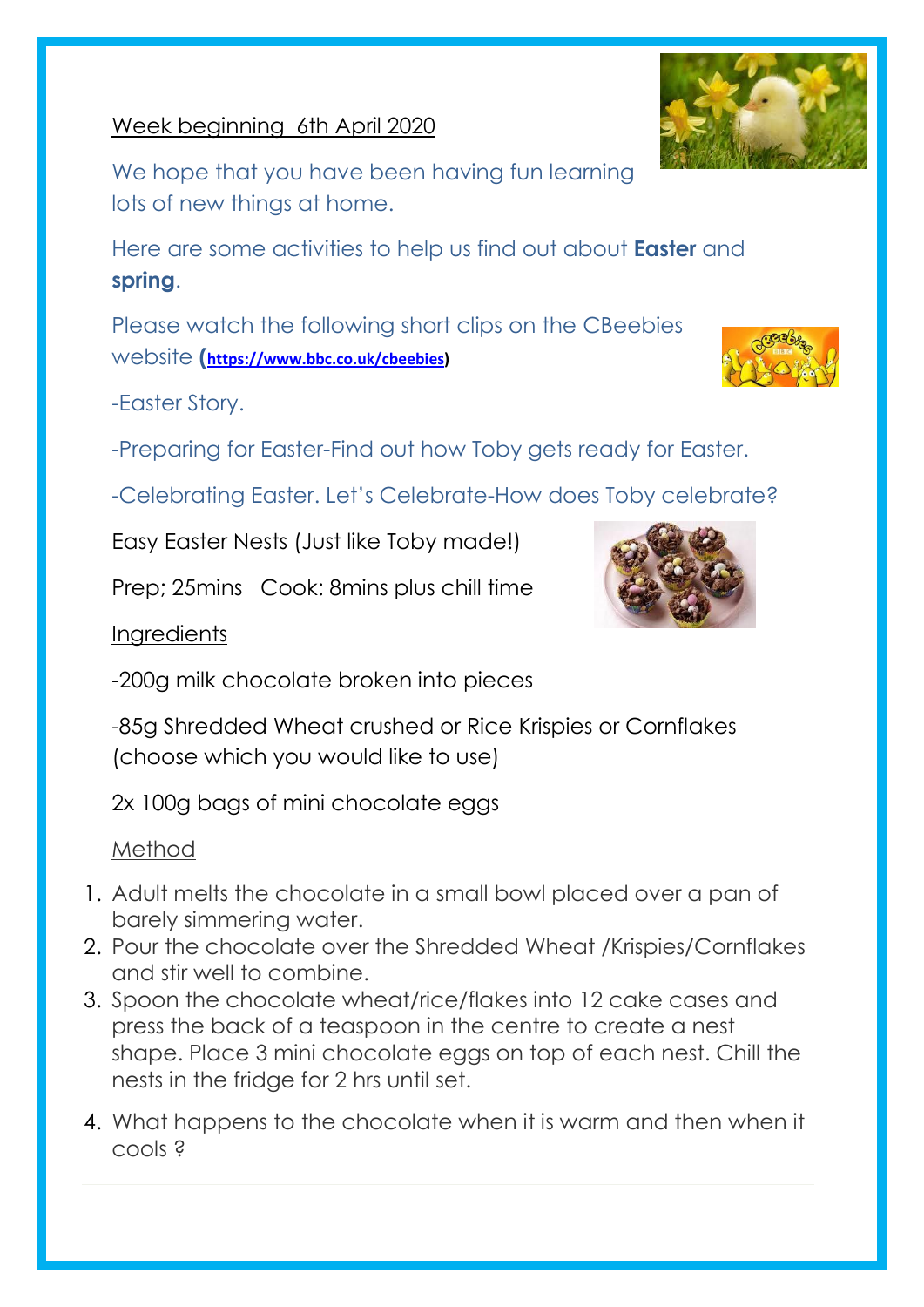#### Make an Easter Egg Card

Lots of people like to send cards at Easter- you can make one for someone special.

Draw a big oval to make the shape of your egg (a grown up can show you what one

looks like!). Cut around the egg shape. Now you can decorate your egg. You could make a repeated pattern by drawing 2D shapes on it.

On the inside remember who you want to write your card **'To'** and who it is **'from'**.

Now it's all ready for you to give on Easter Sunday.



# Make an Easter Bonnet

Can you use the internet to look at different images of Easter bonnets? What do they look like? How are they decorated? Can you make your own Easter Bonnet and

decorate it? You could use lots of different things that you have at home. Please could you take a photograph or make a video and post it on Tapestry. We would love to see it.

#### Easter Baskets

Easter Bunny has a bit of a problem because he doesn't remember how to make a basket to fit an egg in! Can you help

him? It needs a handle and needs to be strong enough to carry a small egg. Could you make one using any paper or packaging that you have at home?